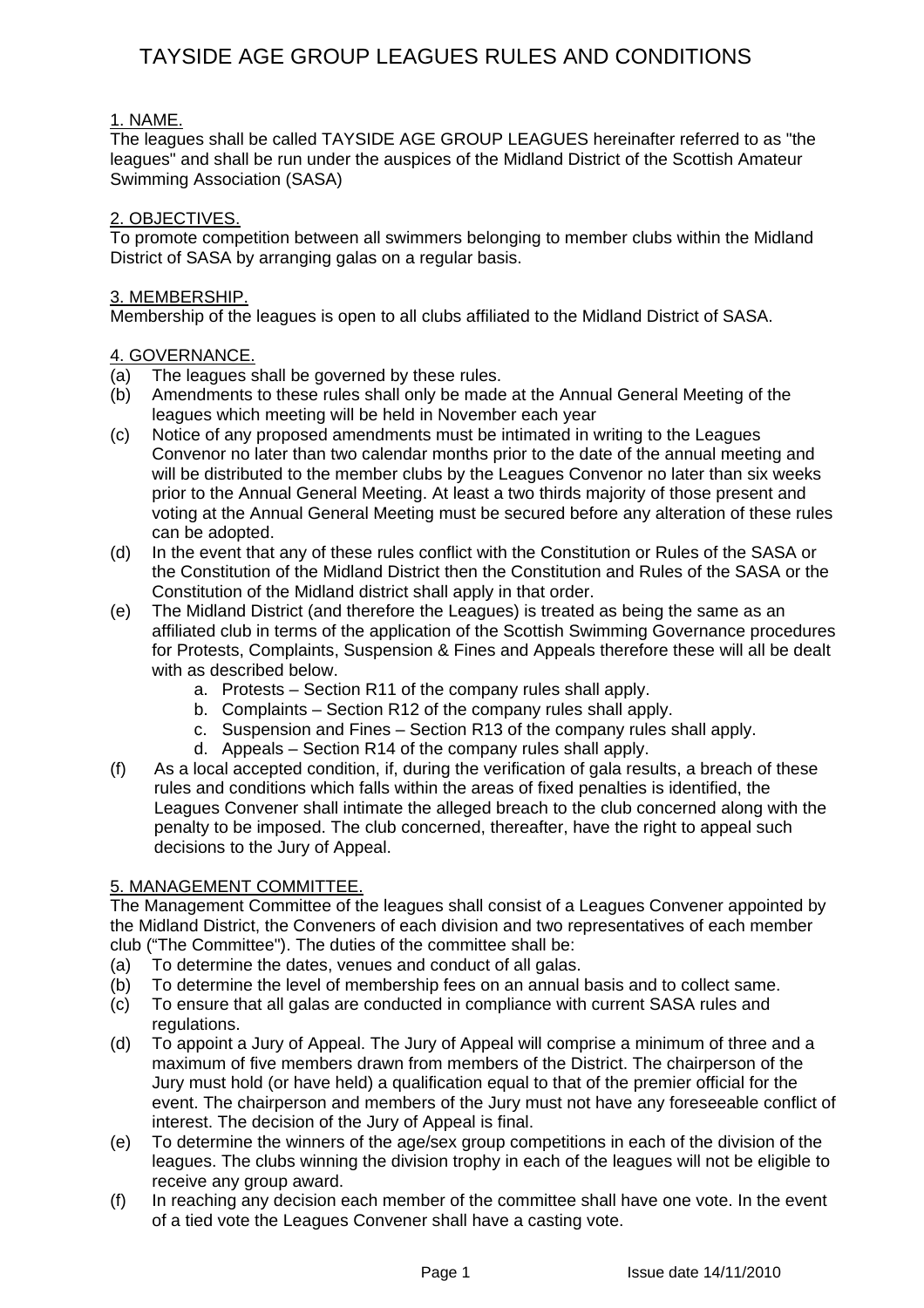## 6. COMPOSITION OF THE LEAGUES.

- (a) The leagues shall be run on an age group basis. Eligibility for each age group will be determined by the age of each swimmer as at the 31st of December in the year of the event. The competition age groups will be confirmed each year at the Annual General Meeting of the leagues.
- (b) The number of divisions and their composition will be confirmed each year at the Annual General Meeting of the leagues.
- (c) Every team in each division shall host one gala between 1st February and 30th November in each year on dates to be determined by the leagues committee.
- (d) Normally at the end of the season the bottom team in each division, except the lowest division, shall be relegated to the next lowest division, and the top team in each division, except the highest division, shall be promoted to the next highest division. This may be changed under 6(b).
- (e) Each member club shall be entitled to enter more than one team. Where clubs enter more than one team the fastest swimmers as at 31st January must swim in the highest placed team.
- (f) The programme of events to be swum in each division will be confirmed each year at the Annual General Meeting of the leagues.
- (g) The league points awarded to each team in all galas will be dependant on the number of teams competing in that division. If 5 teams are competing the points for first place will be 5, and if four teams are competing the points for first place will be 4. The points allocated for subsequent places will be reduced by 1 point per place. If the points are equal then the points for the appropriate places will be shared equally between the tied teams.
- (h) If teams are level on league points at the end of the season then the team with the most gala points will be deemed to be the higher placed team.

## 7. DUTIES OF MEMBER CLUBS.

- (a) To ensure that all swimmers are registered as detailed in rule 8.
- (b) To submit a 'Yearly Team Line', as detailed in appendix one attached, to the Leagues Convener no later than the 31st of January each year.
- (c) To submit a cheque for the appropriate membership fee to the Leagues Convener no later than the 31st of January each year.
- (d) Failure to submit the 'Yearly Team Line' and/or the membership fee, or to make an incomplete return of the information within the control of the club, will result in the exclusion of that team from the first gala of their division. Failure to make a complete return by the date of the first Premier Gala will result in the exclusion of that team from the leagues competition for that season and being automatically relegated to the lowest division for the next season's competition.
- (e) That when attending any gala to submit a 'Gala Team Line', as detailed in appendix two attached, before the start of the first event in the gala. Failure to lodge the return on time will result in the deduction of ten points from that teams score at the end of the gala. Failure to submit a team line before the final event of the gala will result in the exclusion of that team from the gala with the loss of all points for that gala.
- (f) That when hosting a gala:
	- 1. To pay the cost of the pool hire and any other costs agreed with the Leagues Committee.
	- 2. To arrange, with the assistance of other member clubs, attendance of the appropriate number of technical officials as required by SASA regulations. All technical officials require to be registered with SASA. All officials must adhere to the SASA dress code.
	- 3. To contact the Gala Referee no later than seven days prior to the gala.
	- 4. To ensure that the appropriate licence is at the pool for the gala and made available to the Referee.
	- 5. To ensure that a completed results sheet is delivered to the Division Convener immediately on completion of the gala. If the Division Convener is not in attendance at the gala then the completed results sheet should be delivered to the Division Convener within seven days of the gala.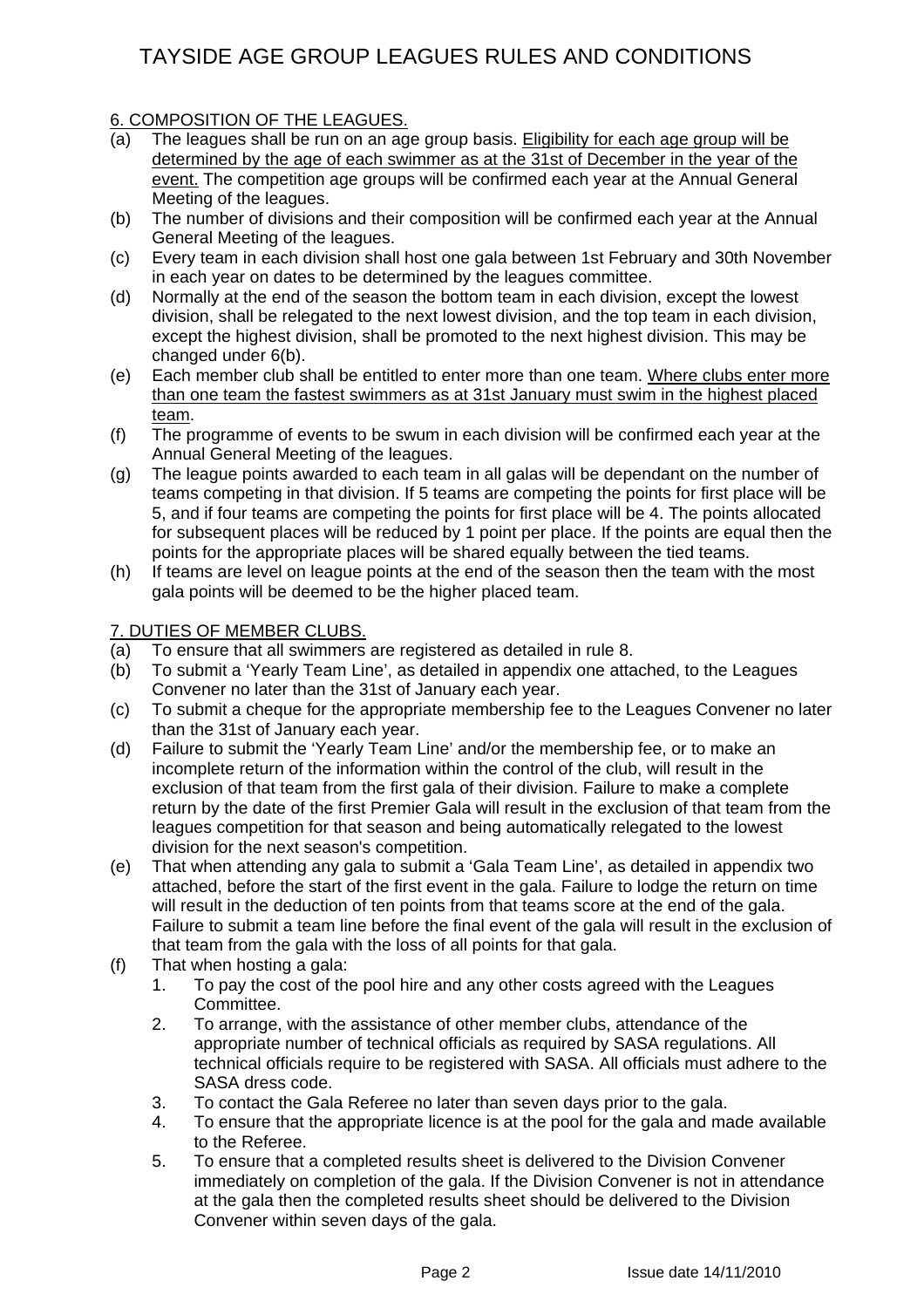(g) To assist other clubs in the running of their galas by providing as technical officials a minimum of one judge and two timekeepers.

## 8. SWIMMER REGISTRATION.

The Tayside Age Group Leagues are classed as a closed meet under FINA, (Fina) Technical Rules, SASA Swimming Regulations, and Tayside Age Group League conditions; therefore before a swimmer can compete in the leagues they must be a member of the club they are competing for and they must be registered with the SASA and have been issued a membership number. The swimmer must be registered on the yearly team line submitted by their club as swimming in a particular team as detailed here.

- (a) A swimmer may only compete for a team if their details have been entered into the 'Yearly Team Line' submitted at the start of the year. The Leagues Convener holds the master copy of the 'Yearly Team Lines' and all changes made to these lines must be intimated to the Leagues Convener as well as to the Division Convener.
- (b) A swimmer, not included in 'Yearly Team Line' as at 31st January, may be added to the team on completion of the appropriate gala promotion form. The completed form must be submitted to the Division Convener, with a copy to the Leagues Convener. The swimmer shall not be able to compete in any gala until such times as the Division Convener has acknowledged receipt of the application to the club. To allow the appropriate checks to be made, no new swimmers can be included on the day of a gala.
- (c) A swimmer who has been entered on the 'Yearly Team Line' for a team in a lower division may be promoted to swim in a higher league on a temporary gala promotion. The appropriate gala promotion form must be completed and submitted before the start of the gala. A swimmer can be temporarily promoted on only one occasion during a season. Any such promotion should be notified by the club to the Leagues Convenor in advance of the gala or within 7 days of the gala.
- (d) Any swimmer who has been entered on the team return for a team in a lower division may be promoted on a permanent basis. The appropriate gala promotion form must be completed and submitted before the start of the gala. Any swimmer thus promoted can no longer swim in any lower ranked team. Any such promotion should be notified by the club to the Leagues Convenor in advance of the gala or within 7 days of the gala.
- (e) Where more than one team from a single club are competing in one division the club involved shall nominate the order of the teams and promotion shall only be allowed from lower to higher teams.
- (f) If a swimmer registered on the 'Yearly Team Line' leaves the club then this should be intimated by the club to the Leagues Convener as they are no longer eligible to swim for the club.
- (g) Any swimmer changing clubs during a season may only swim for their new club on completion of all SASA requirements and upon intimation being made in terms of clause (b).
- (h) Where a swimmer is a member of two clubs, in order for that swimmer to be eligible to compete in any league gala, that swimmer must have previously declared to SASA, on the appropriate form, which is that swimmer's First and Second claim club all in terms of SASA rule R5.2.1.
- (i) Membership of more than one club should be reflected in the swimmers entry to the 'Yearly Team Lines'.
- (j) A swimmer can not compete in the Leagues for a second claim club unless they have written permission from their first claim club. This may be on an annual or per gala basis. If this permission is submitted at the gala then a copy of the permission letter should be passed to the Leagues Convenor in advance of the gala or within 7 days of the gala. Failure to exhibit such permission prior to the commencement of the gala will mean that the swimmer will not be eligible to take part in the gala.
- (k) If the swimmer is a member of two clubs in Midland District the swimmer shall only compete for one of these clubs in the Leagues.
- (l) If a swimmer competes in a league gala without being duly registered then the team will be penalised by the loss of all points gained in the individual swim and the